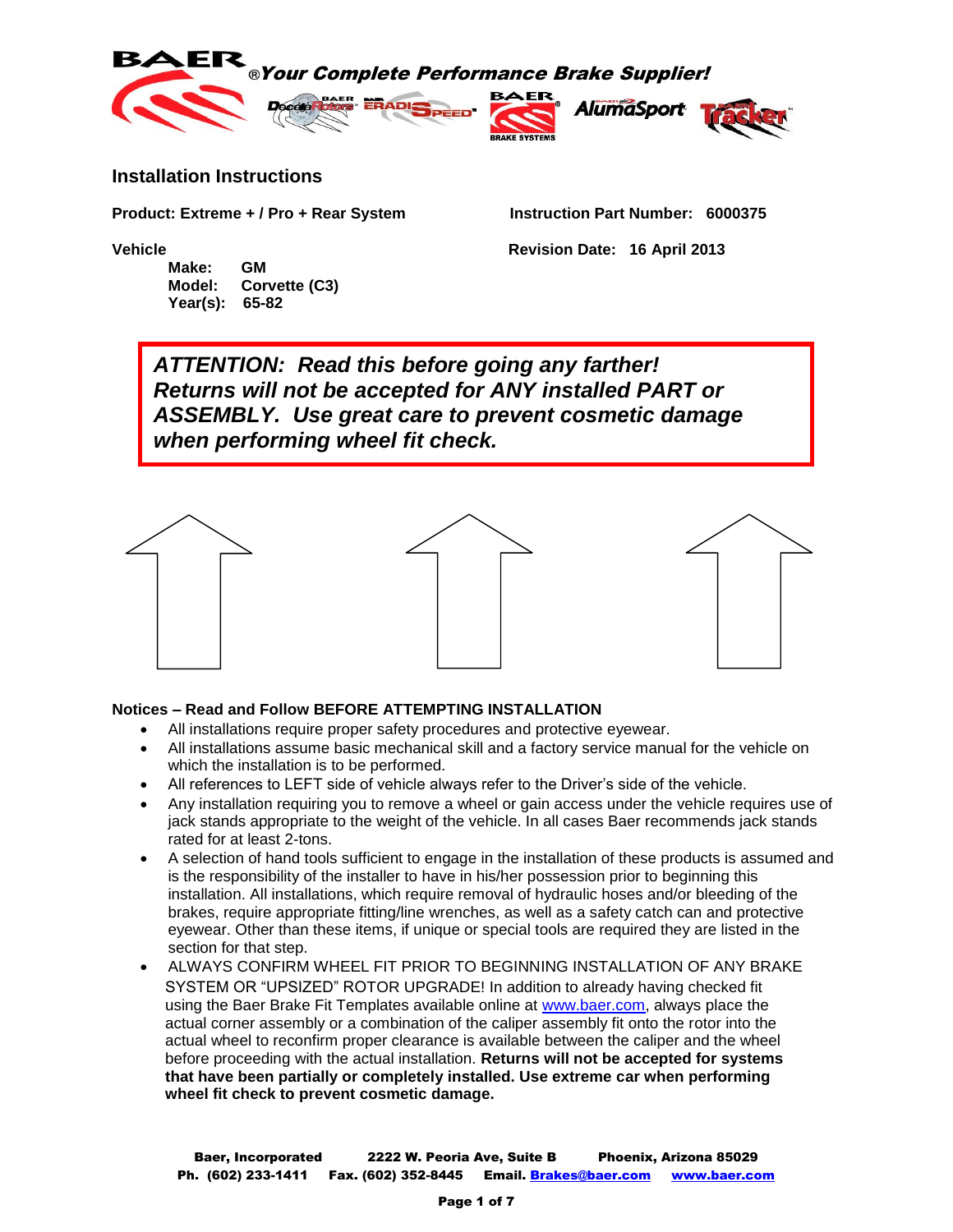### BAER Your Complete Performance Brake Supplier!



 When installing rotors on any Baer Products be sure to follow the direction of rotation indicated on the rotor hat area with either an arrow, or an "L" for left, or an "R" for right, or both. "L" or left always indicates the driver's side of US spec vehicles. Images shown are "L" left rotors:



- A proper professional wheel alignment is required for any system requiring replacement of the front spindles, or tie rod ends. Follow factory prescribed procedures and specifications unless otherwise indicated.
- At all times stop the installation if anything is unclear or the parts require force to install. Consult directly with Baer Technical Staff in such instances to confirm details. Please have these instructions, as well as the part number machined on the component that is proving difficult to install, as well as the make, model, and year (date of vehicle production is preferred) of your vehicle available when you call. Baer's Tech Staff is available from 8:30-am to 5-pm Mountain Standard Time (Arizona does not observe Daylight Savings Time) at 602 233-1411 Monday through Friday.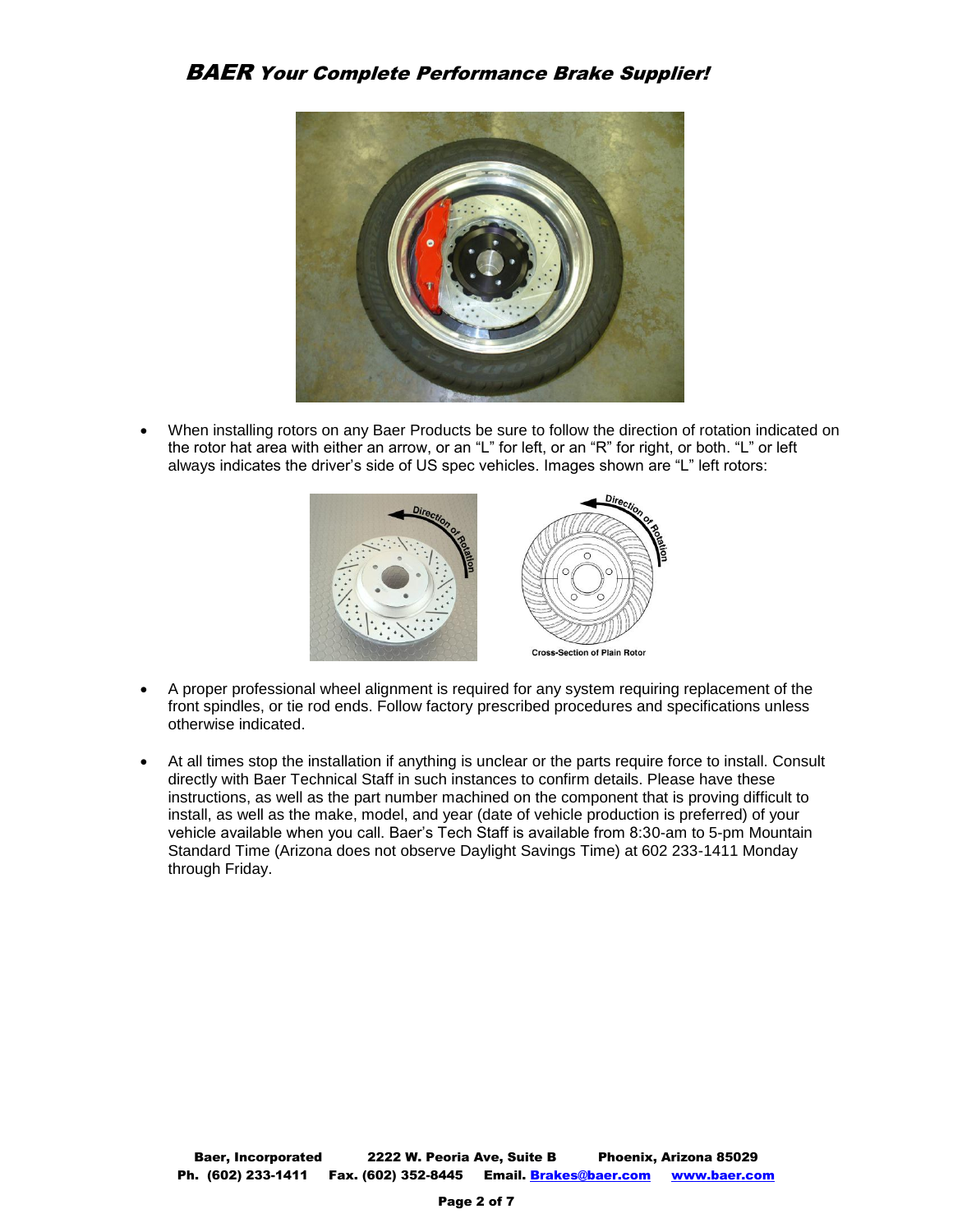# **INSTALLATION:**

- 1. Disconnect the fluid hose from the hard line at the frame using line a line wrench. This will prevent rounding off the tube nut. Remove the fluid hose from the bracket that is attached to the swing arm. Cap the hard line at the frame with the supplied vinyl caps. This will prevent constant brake fluid dripping during installation.
- 2. Remove the two bolts retaining the caliper to the swing arm, and remove the caliper. Remove the rotor and thoroughly clean the hub and caliper mount tabs to insure proper seating of the new Baer components.



**Supplied rubber grommet installed in swing arm bracket**

- 3. Install the supplied rubber grommet in the hose bracket located on the swing arm. This is a tight fit to hold the hose properly. The hose with the adaptor fitting removed will be inserted through the grommet leaving the banjo end closest to the caliper and the AN fitting closest to the frame bracket. The installation of both is difficult and will take some time, and effort. Firm location is necessary to maintain the integrity of the hose. A small screwdriver may help to install the grommet. The grommet can be placed on the hose, and then inserted into the bracket. Either method can be used for installation.
- 4. Once the hose and grommet are installed, wait for caliper installation to properly position the hose in the bracket.
- 5. Install the radial mount bracket to the original caliper mount tabs as seen in the photo on the next page.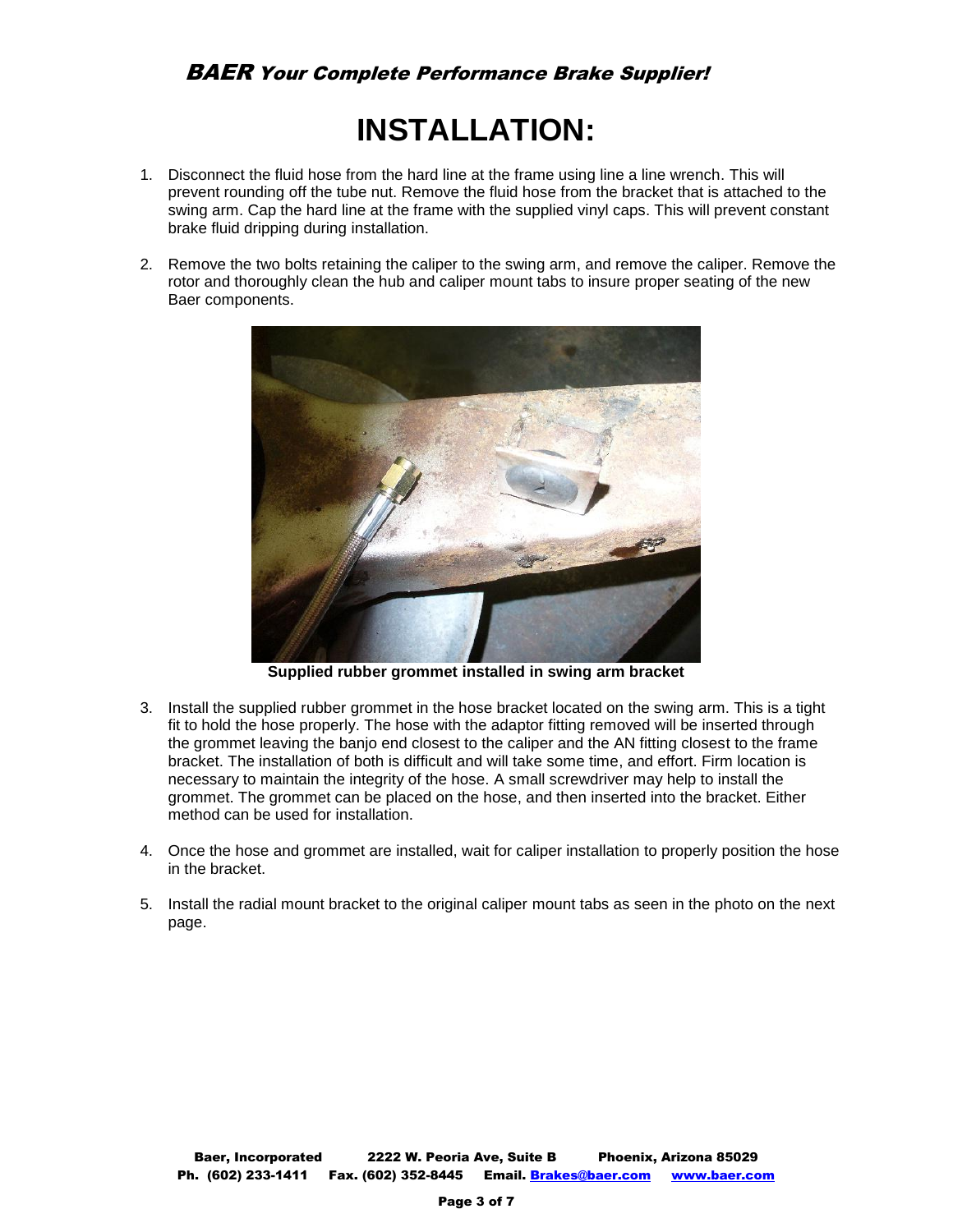BAER Your Complete Performance Brake Supplier!



**Pro Plus bracket and caliper installed on swing arm**



**Extreme Plus bracket**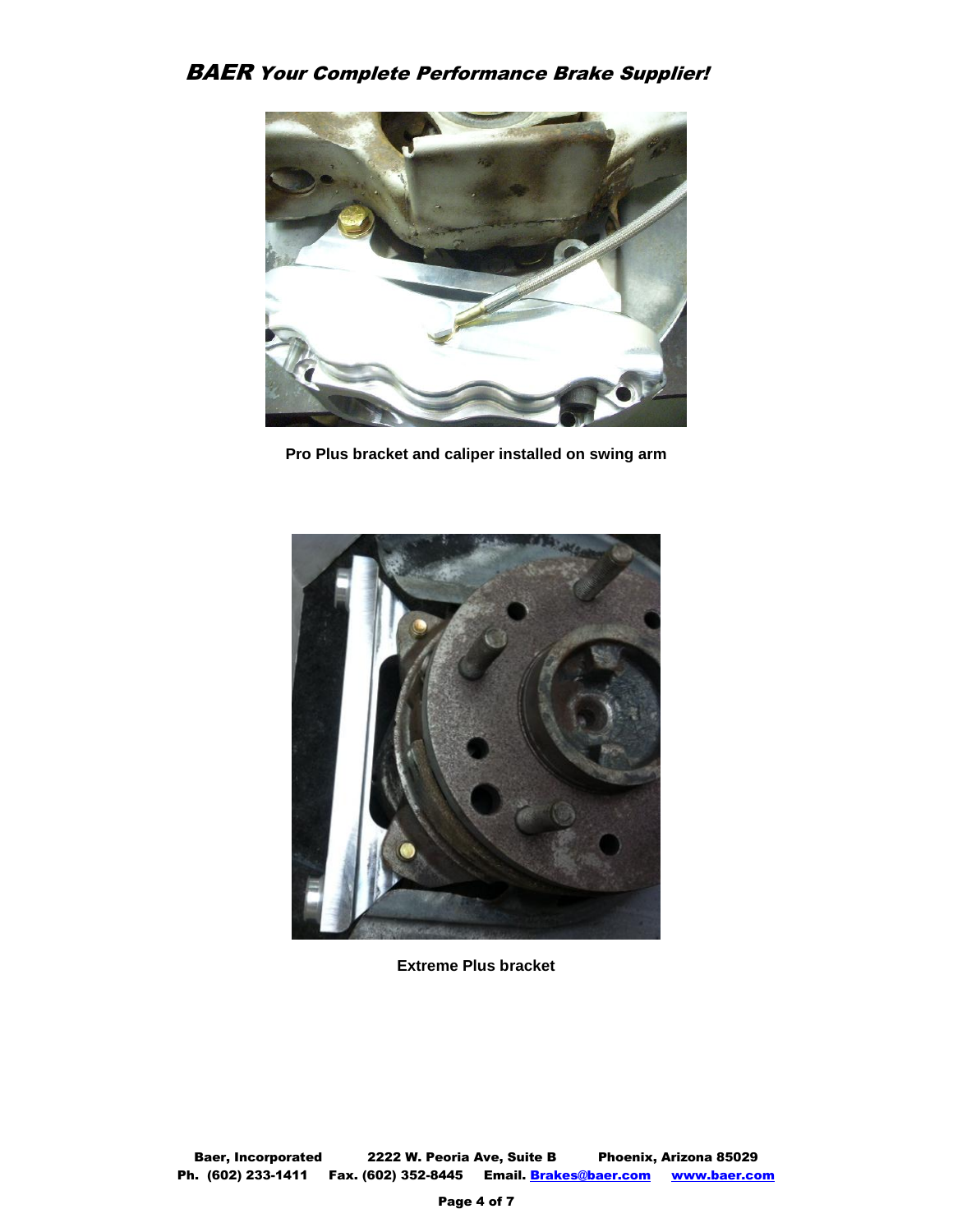## BAER Your Complete Performance Brake Supplier!

- 6. The supplied 7/16" bolts and washers will retain the bracket to the swing arm. Tighten these bolts for now, as shimming will need to be accomplished in the latter portion of installation.
- 7. Install the correct side rotor and secure with three lug nuts, and washers to prevent scratching the rotor hat.
- 8. **Pro + (6P System):** With the pads installed, install the correct side caliper (bleed screw must point up), and secure with the supplied allen bolts. Using a 10mm allen socket, simply tighten the bolts.

**Ext+ (6S System):** Install the supplied ARP Radial mount studs into the radial mount bracket. Torque the studs to 75 ft∙lbs. With pads installed, install the correct side caliper (bleed screw must point up) over the ARP Radial mount studs and secure with the supplied nuts. Tighten the nuts for now as shimming will need to be accomplished.

# Shimming Procedure

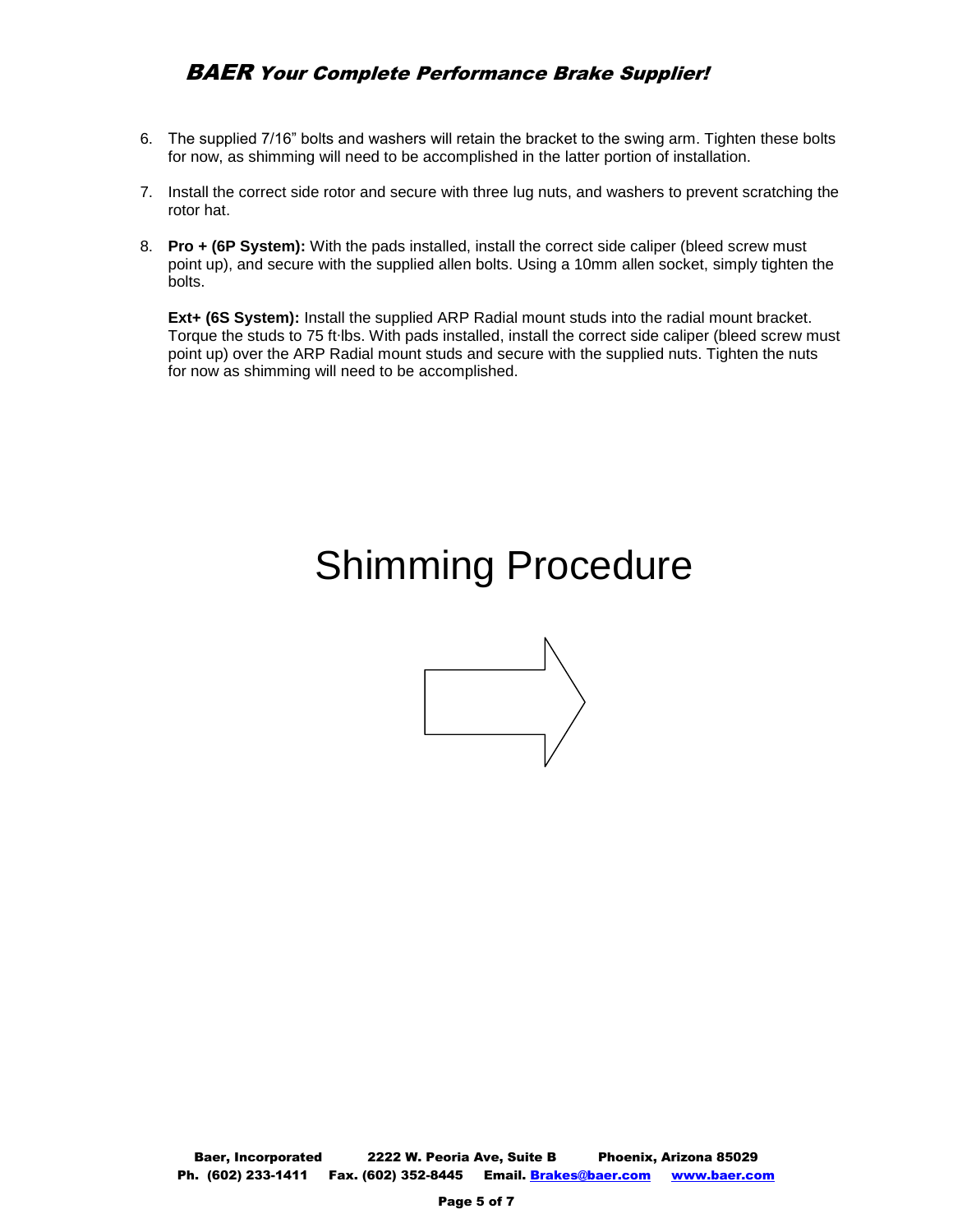# **Shimming Procedure**

Measure the gap from the rotor to caliper body at 4 points, top inside and outside, bottom inside and outside. Write down all measurements. Subtract the top inside measurement from top outside. This will require a shim at the top bracket bolt equal to half of this difference to center the caliper. For instance, inside measurement of .865", outside of .905" has a difference of .040 which would require a .020" shim installed to center. Do the same with the bottom measurements to center this also. Getting these gaps as close as possible within .005" will keep the possibility of excessive noise to a minimum. This may require different thickness shims top and bottom.

#### **Procedure**

- 1. Select the required shims from the kit provided
- 2. Remove the caliper
- 3. Loosen the bolts from radial mount bracket
- 4. Install the appropriate shims, removing one bolt at a time, and snug the same bolts for fit check
- 5. Reinstall the caliper and recheck gap measurements
- 6. Re-shim if necessary. When proper shimming has been achieved, remove the caliper and take the bolts from the radial mount bracket keeping the shims in place, one at a time, and replace them with the 7/16-20x1.5" VT (red thread coating) bolts. Torque bolts to 75 ft∙lbs. **Pro+ System:** Reinstall the caliper with the M12-1.75x45mm SHCS VT bolts, and torque to 75 ft∙lbs.

**Ext+ System:** Reinstall the caliper and secure using the ARP nuts. Torque to 75 ft∙lbs.



**Shim location is between both brackets**